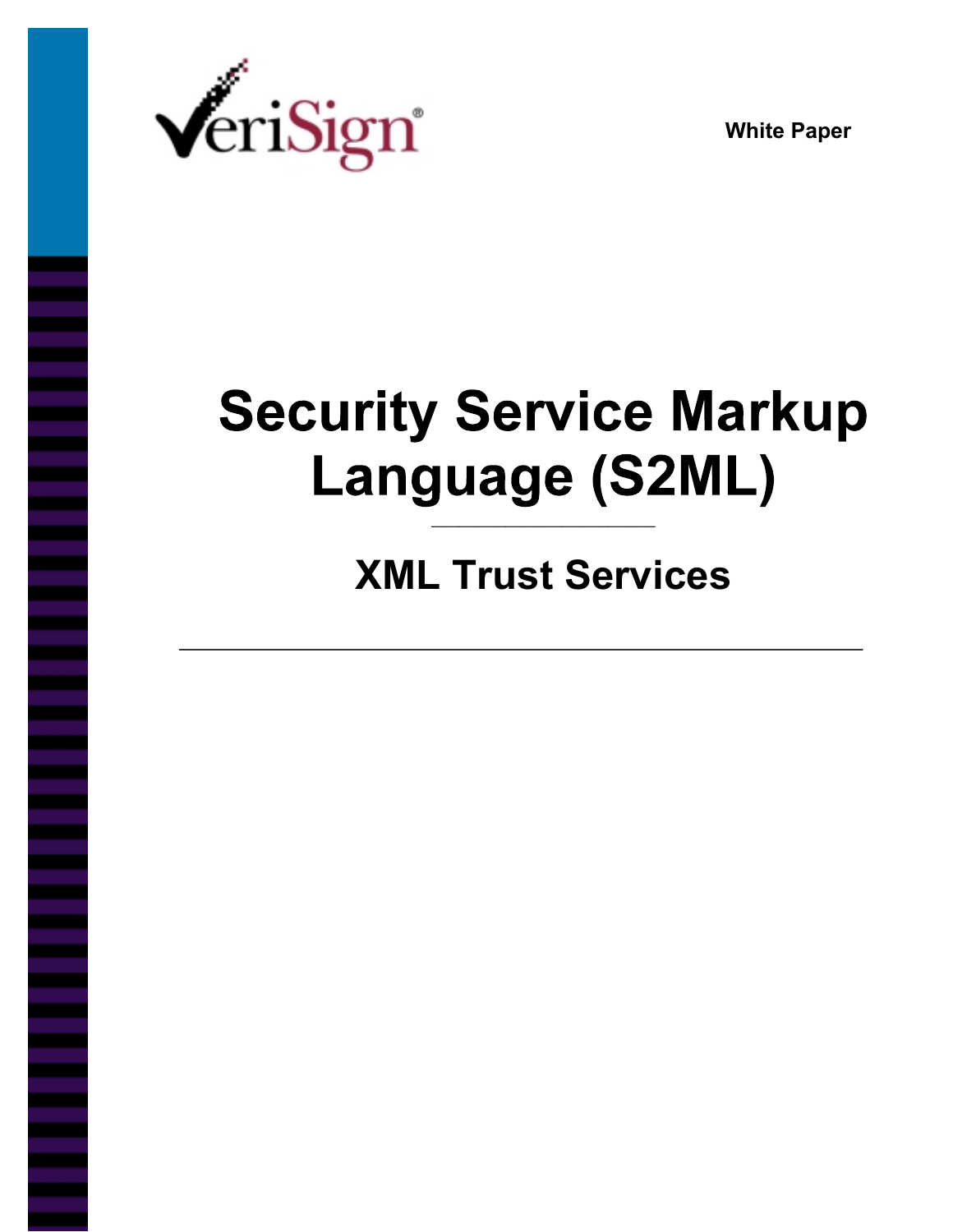### **Contents**

| <b>Executive Summary</b>                                                                                       |                                  |
|----------------------------------------------------------------------------------------------------------------|----------------------------------|
| <i>I. Securing E-Commerce Transactions</i>                                                                     |                                  |
| A. The Challenge of Access Control—Authentication & Authorization                                              |                                  |
|                                                                                                                |                                  |
|                                                                                                                |                                  |
| 3. Assertion-Based Infrastructure Manual Community of Assertion-Manual Community of Assertion-Manual Community | $\overline{4}$<br>$\overline{4}$ |
| <b>II. Premium Authorization Services</b>                                                                      | 5                                |
|                                                                                                                | 5                                |
|                                                                                                                | 5                                |
|                                                                                                                | 5                                |
| <b>III. Enterprise Infrastructure</b>                                                                          | 6                                |
| <b>IV. Outsource or Insource?</b>                                                                              | 6                                |
| <i>V. References</i>                                                                                           | 6                                |
| <b>VI. For More Information</b>                                                                                |                                  |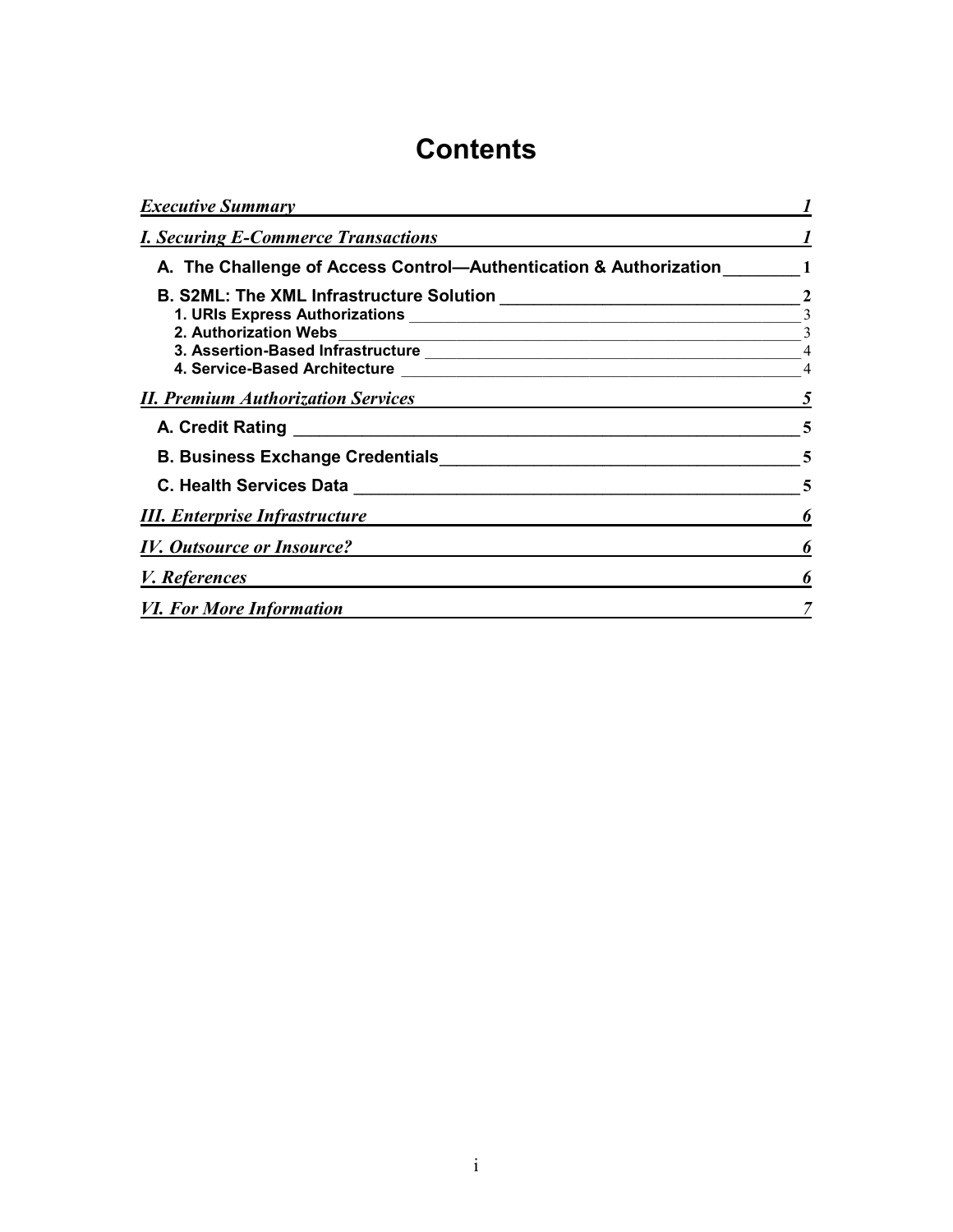### **Executive Summary**

XML (Extensible Markup Language), the flexible data framework that allows applications to communicate on the Internet, has become the preferred infrastructure for e-commerce applications. All of those transactions require trust and security, making it mission-critical to devise common XML mechanisms for authenticating merchants, buyers, and suppliers to each other, and for digitally signing and encrypting XML documents like contracts and payment transactions.

**XML Trust Services**—a four-component suite of open specifications for application developers developed in partnership with industry leaders including Microsoft, Ariba, webMethods, and Netegrity—makes it easier than ever to integrate a broad range of trust services into B2B and B2C applications. XML complements Public Key Infrastructure (PKI) and digital certificates, the standard method for securing Internet transactions.

B2C and B2B transactions that take place between enterprises across the Internet have had no standard language for communicating authorization data that specifies what transactions or information a buyer, seller, or enterprise is permitted to access. The **S2ML** (Security Services Markup Language) specification developed by VeriSign with Netegrity and other vendors, solves this problem. It offers a vendor-neutral, open XML standard for enabling secure e-commerce transactions by describing authentication, authorization, and profile information, allowing businesses to exchange this data between customers, partners, or suppliers, regardless of the security systems or e-commerce platforms they have in place.

Using standard XML toolkits instead of proprietary third-party software, developers can use S2ML to make trust information completely portable, travelling with XML documents for business transactions across multiple Web sites. In B2C applications, for example, users can sign on to a service and present digital certificates only once, and then travel across linked or affiliated Web sites without having to log on and re-authenticate.

## **I. Securing E-Commerce Transactions**

#### **A. The Challenge of Access Control—Authentication & Authorization**

The purpose of establishing controls for online trust and security is to determine who should have access to sensitive, business-critical information. Access control is traditionally broken down into two separate components:

- **Authentication** Who are you?
- **Authorization** What are you allowed to do?

As complex business transactions and e-commerce increasingly take place among different enterprises across different Web sites, exchanges, or portals, the process of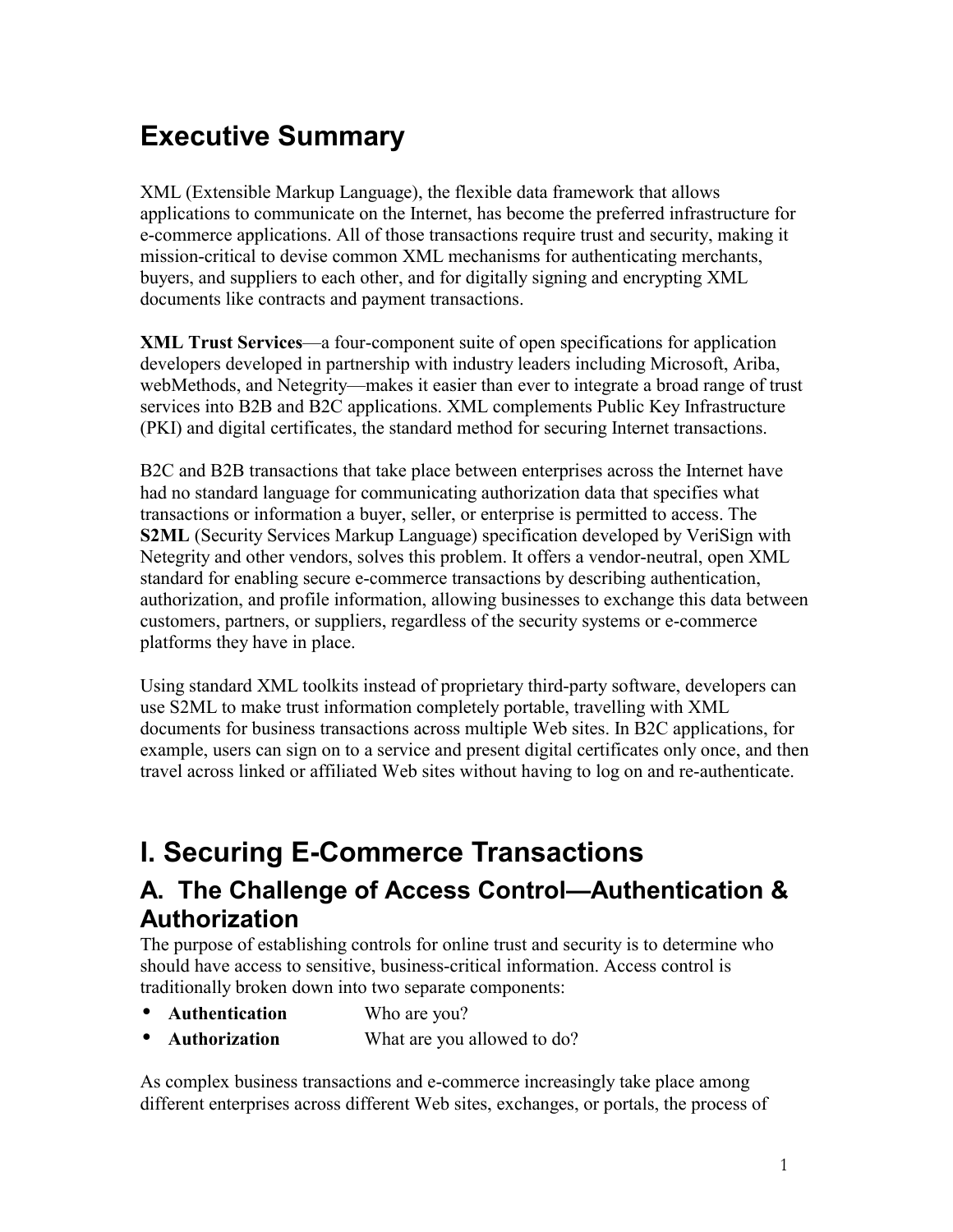determining which individuals and business entities may access secured information has become more complicated.

In B2C environments, the primary goals of online authentication and authorization are enabling single sign-on and remote authorization, so that users can visit a Web site, authenticate themselves once (ideally, with digital certificates), and then hyperlink to other, related or partner Web sites without having to reauthenticate. Authorization privileges should follow the user from site to site.

In B2B environments, enterprises need to exchange documents required for complex transactions, such as credit reports, requests for proposals, contracts, or financial documents, across multiple Web sites. Authentication and authorization data should travel with the documents regardless of the security systems or transport protocols in place.

Accomplishing these goals has been elusive due to the lack of a single, common language for sharing authorization and authentication information between companies.

Separating access-control into two components allows authentication credentials to be standardized across an entire application domain. However, authorization credentials do not lend themselves to re-use in the same degree. For example, large number of enterprises can agree to authenticate Alice using the same credentials. However, what the enterprise allows Alice to do using the credential will vary from enterprise to enterprise. Her own employer might allow her to view company secrets while other enterprises might allow her to only place orders, subject to an authorization limit that varied from enterprise to enterprise.

The Authorization problem may also be broken down into two separate problems:

- **Policy**—Analyzing data from multiple sources to make an authorization decision
- **Distribution**—Making authorization decisions available to applications

Standardization of Authorization policy is very difficult. There is considerable variation in the policy needs of different applications using the same data. A solution that is comprehensive enough to meet the needs of one application is likely to be far too complex to be implemented in another. Fortunately it is not necessary to standardize policy—as long as authorization decisions are made by centralized services rather than individual application.

### **B. S2ML: The XML Infrastructure Solution**

Security Services Markup Language (S2ML) is a vendor-neutral, open standard for enabling interoperable, secure e-commerce transactions through XML. It provides a common language for the sharing of security services in B2B and B2C e-commerce transactions, allowing companies to securely exchange authentication, authorization, and user profile information among their customers, partners, and suppliers—regardless of the systems or platforms each use. Its supporters include Bowstreet, JamCracker, Netegrity, Sun, VeriSign, and webMethods.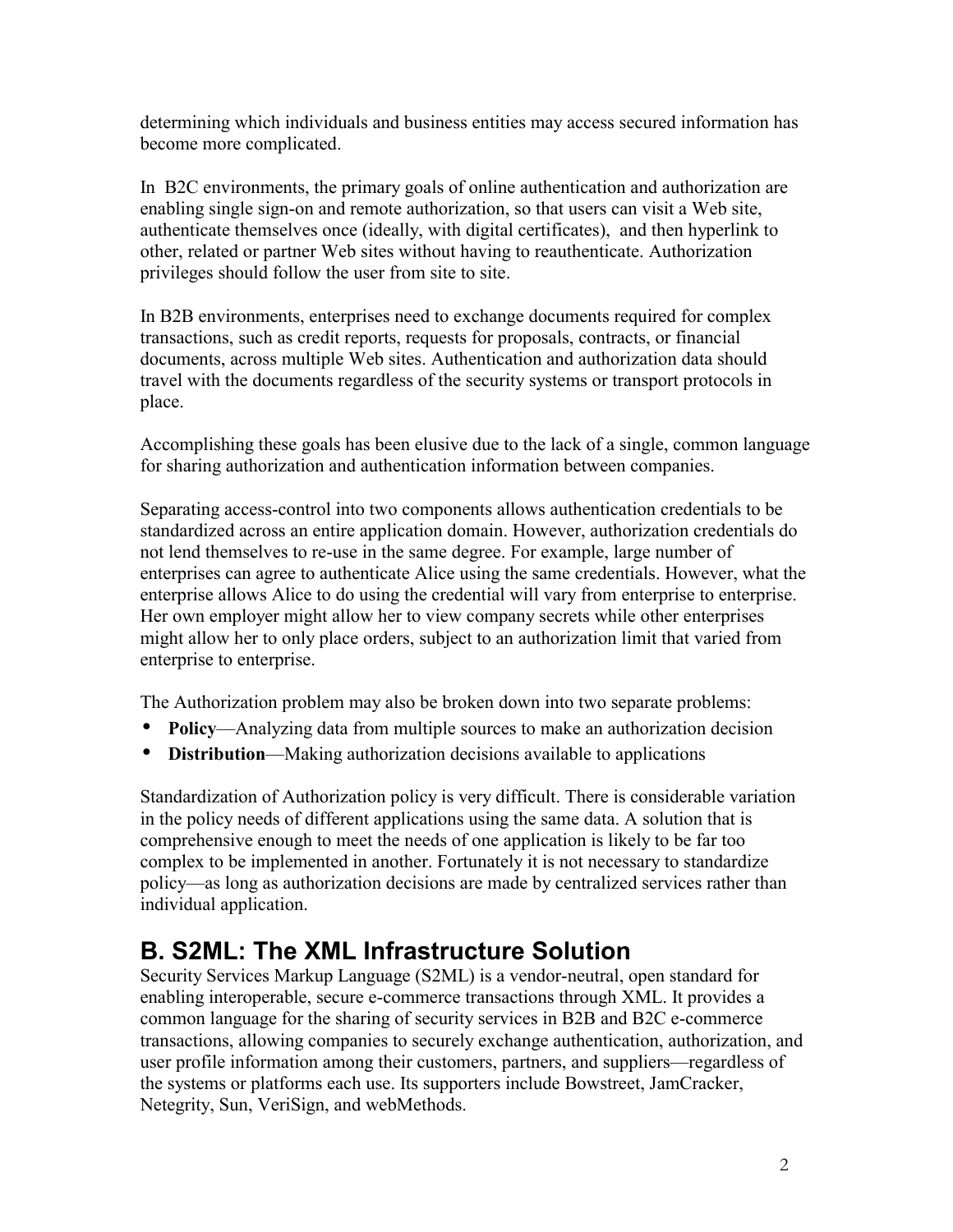S2ML uses the eXtensible Markup Language (XML), which is firmly established as the *lingua franca* of e-business. Using XML provides S2ML with the foundation for vendorneutral interoperability. Applications can quickly take advantage of S2ML using standard XML toolkits. The ubiquitous use of XML means that in many cases XML services are available as common operating system facilities. This is particularly the case in restricted devices such as mobile and wireless devices where memory is at a premium.

For B2C environments, S2ML provides standard security tags that identify individual users across multiple Web sites, allowing single sign-on and remote authorization. For B2B environments, enterprises can agree, for example, on a single XML-based invoice payment message format, allowing all documents that conform to the format to be automatically exchanged between the enterprises' systems, complete with authentication and authorization data, regardless of transport protocols. And for enterprises that want to rely on authentication and authorization decisions made remotely by trusted third parties, S2ML can be used as the common security language for hosted services.

#### **1. URIs Express Authorizations**

S2ML expresses authorizations using URIs. In the most direct implementation the URI might be a Uniform Resource Locator (URL) the address of a resource to which access was requested:

- Alice attempts to connect to a secure Web page.
- The Web server queries the trust server to find out if Alice is allowed read access.
- The Trust server responds that Alice is permitted access.

URIs may also be used indirectly to represent roles. For example Alice may need access to a large number of servers in the enterprise that contain financial data. Configuring the Trust service with the location of every finance-related Web page in the company would be both tedious and as sites were reorganized would create an administrative nightmare.

In a role-based authorization scheme a group of sites agree on a common name to be used to stand for the right to access pages with financial data with a particular degree of sensitivity. These are the pages Alice needs in her *role* as Finance director.

S2ML allows roles to be encoded using any URI scheme. Uniform Resource Names are particularly suitable however since URNs are explicitly intended to be used to identify abstract resources of this type.

Using role-based authorization allows a Trust Service to serve an entire community. The community might consist of a part of an Enterprise, the Enterprise as a whole or span multiple enterprises.

#### **2. Authorization Webs**

E-business applications typically involve multiple levels of authorization in a single transaction. For example when Alice puts in a purchase order for office supplies costing \$100, the following authorization services are required: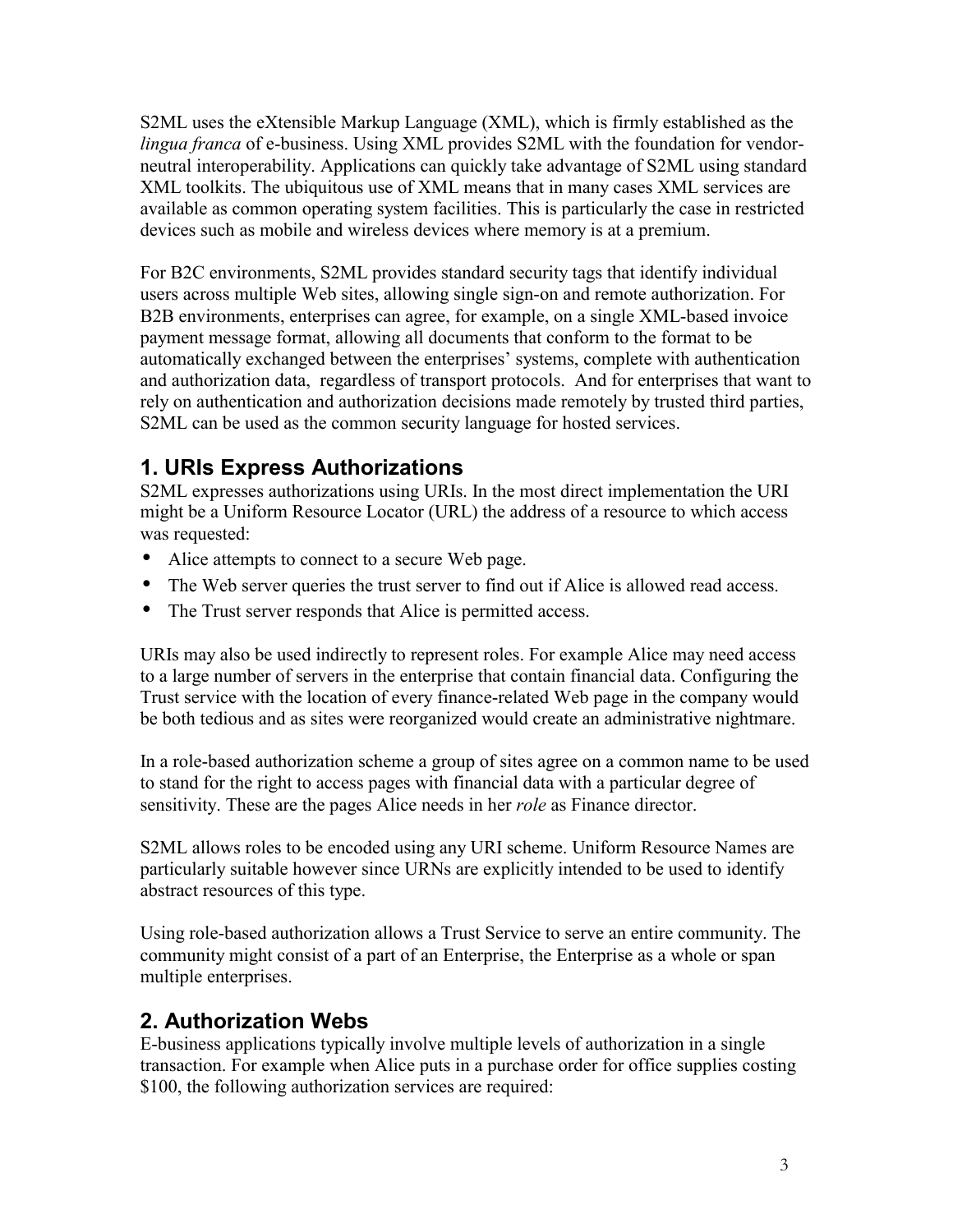- The merchant is concerned that payment for the services will be made by the bank, that is that the payment is authorized
- The bank is concerned that the payment order is properly authorized by its customer (the company)
- The company is concerned that Alice is authorized to sign purchase orders and that she has not exceeded either her signing authority or her budget.

S2ML provides a single, coherent message syntax that allows each of the parties to receive the authorization information they require.

#### **3. Assertion-Based Infrastructure**

The S2ML architecture is built upon the use of *Trust Assertions*. At its simplest, a trust assertion is a standard format for expressing a statement that is intended to convey trust. Trust assertions extend and generalize the architecture set out in the XML Key Management Specification (XKMS). While traditional Public Key Infrastructures (PKIs) are designed to allow trusted statements to be made about the use of public keys, Trust Assertions allow trusted statements to be made on any subject, including financial transactions and authenticated data in addition to public keys.

Trust Assertions are designed to compliment rather than replace digital certificates. While Trust Assertions may be used to replace an established X.509-based PKI, it is much more interesting to use them to support new applications that X.509 certificates were not designed to address.

#### **4. Service-Based Architecture**

S2ML is designed for deployment as a *Trust Service*. A trust service is a particular form of client-server implementation in which communication between the client and server is authenticated in a manner that is designed to allow services to be provided across enterprises as well as internally within an enterprise.

As with the traditional client-server model, complex operations requiring management of significant volumes of data are concentrated. Client implementations are independent of the server complexity. An important benefit of this architecture is that revisions may be made to the service alone. It is not necessary to upgrade every client to provide new functionality.

A critical weakness of the traditional architecture in which each resource makes independent authorization decisions is the lack of global oversight and control. An attacker may evade detection by spreading the attack across many resources, carefully avoiding exceeding the likely detection threshold for any single resource. Concentrating the authorization function in a service enables site wide auditing. Suspicious patterns of behavior may be detected across independent resources and effective remedial action taken.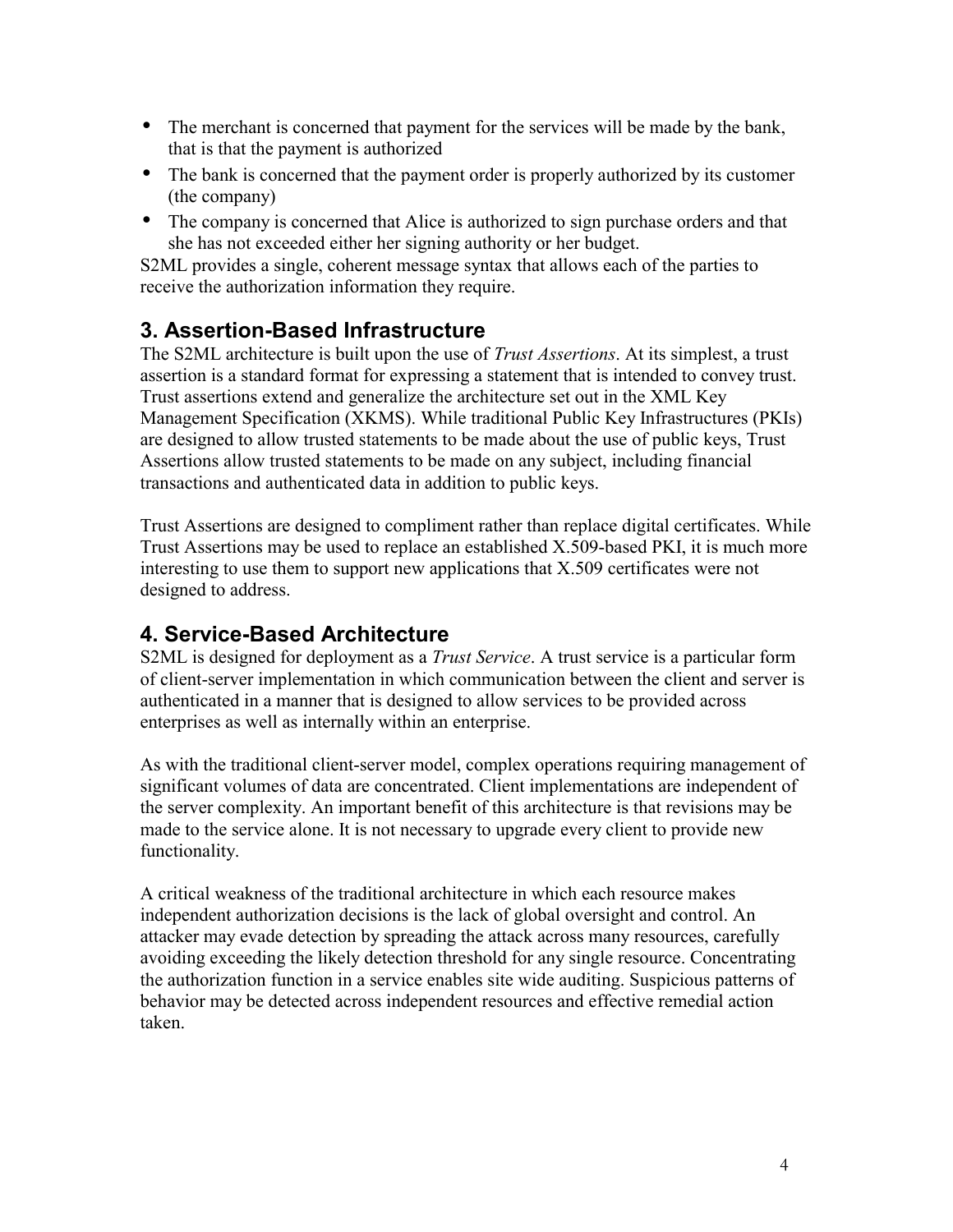## **II. Premium Authorization Services**

An exciting example of the use of S2ML is to allow B2B applications a standard and uniform means of access to premium authorization services. Following are several examples

# **A. Credit Rating**

A large number of premium authorization services already exist, providing necessary and useful business related information such as credit ratings, transaction approvals, etc. Connecting to and making use of this data has to date required proprietary interfaces. The international span of Internet commerce further exacerbates this problem. A company in Texas, for example, might require a report on a company based in France.

S2ML meets the needs of both direct providers of authorization services and of aggregators, providing access to data from multiple sources, and possibly providing additional value-added services.

### **B. Business Exchange Credentials**

Diverse forms of Internet business exchanges are changing the way companies do business. Common to all these exchanges is the need for authentication and authorization of many representatives from multiple organizations.

S2ML allows authorization services to be provided across organizational boundaries to meet these needs. The S2ML/XML Trust Services architecture is particularly advantageous in situations where an exchange is sponsored by a trade organization or other mutual interest group that is recognized as an honest broker by all the parties but that may not have the technical expertise to support the service. In such a circumstance, day-to-day maintenance and administration of the service may be outsourced to a specialist provider under the direction of the honest broker.

### **C. Health Services Data**

One of the most significant challenges facing the health care sector is the management of highly confidential patient data. A significant number of health care professionals may need access to patient records to provide care. In certain circumstances, immediate access may be necessary to provide treatment to a patient who is unable to provide consent.

Patient confidentiality is a genuine concern however, both for patients and practitioners. In response to these concerns, many governments (including the U.S.) are instituting stringent requirements for the protection of confidential patient data.

S2ML provides a platform for providing authorization services that meet the demanding needs of handling health services data. Diverse networks of practitioners and other professionals may be supported. Modern medicine frequently requires exchanges of confidential data across organizational and institutional boundaries. A patient may be referred to a hospital for tests, which may in turn outsource analysis to an independent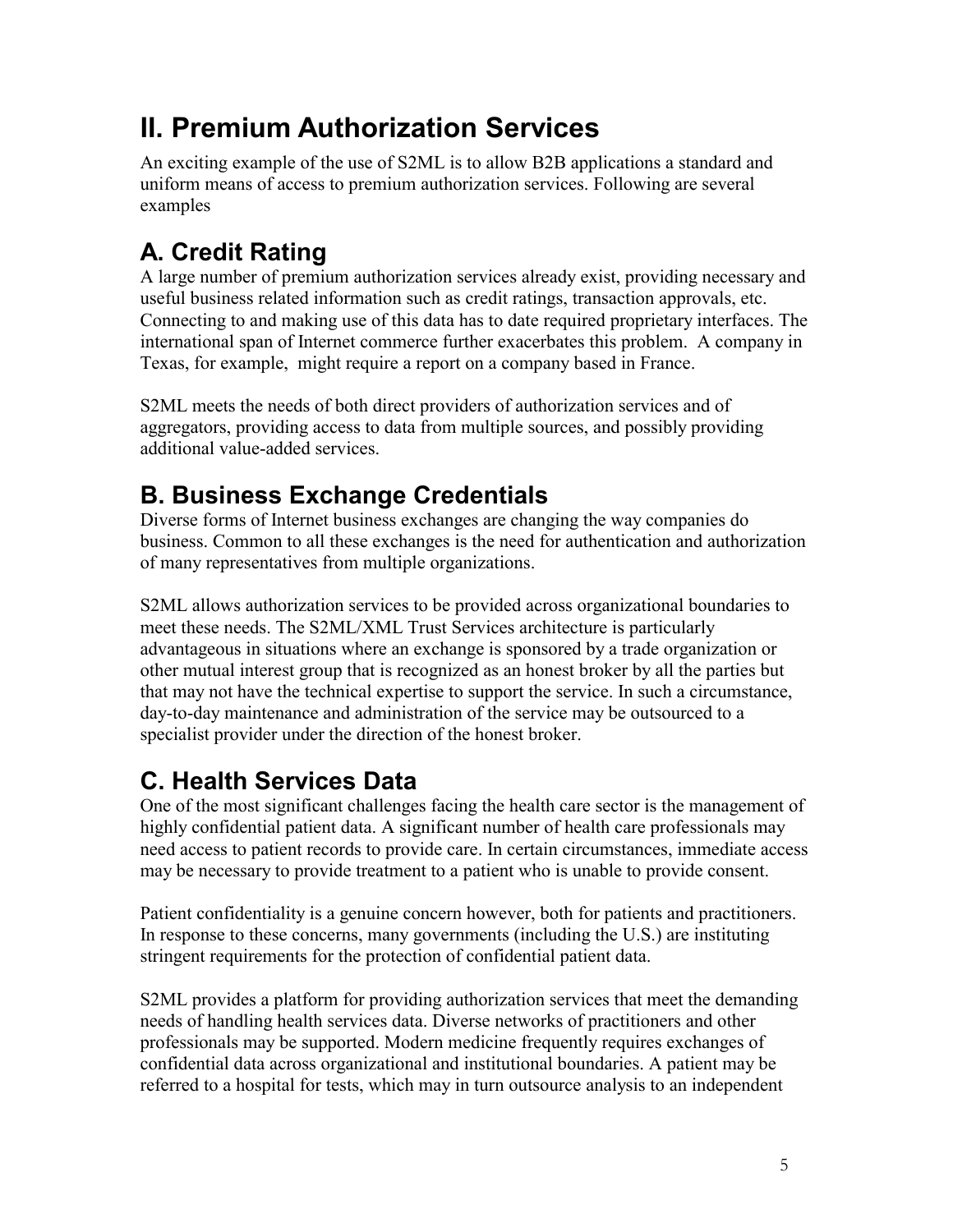pathology lab. S2ML allows authorization services to be provided that track data, allowing access to be controlled as it is passed from one provider to another.

### **III. Enterprise Infrastructure**

In addition to meeting the authorization needs of applications that span enterprises, S2ML is equally applicable as an Intranet solution.

S2ML provides a single point of configuration, integrating ERP solutions from multiple vendors in single sign on solution

S2ML also supports sophisticated requirements. Traditionally authorization schemes have followed a hierarchical scheme in which each user is granted specific static access rights according to their position within the organization. These schemes fail to meet the needs of organizations whose authorization needs are dynamic.

Businesses that manage confidential client information frequently need to restrict access according to dynamic criteria. Access to confidential data belonging to one company may automatically deny access to data belonging to a competitor.

Concentrating authorization policy management through a Trust Service allows dynamic authorization models to be implemented cleanly and reliably.

# **IV. Outsource or Insource?**

Enterprises considering the question of whether or not to outsource authorization services to VeriSign should consider the following points:

- VeriSign has pioneered the deployment of outsourced trust services.
- Outsourcing reduces costs allowing infrastructure development and administration costs to be amortized over many deployments.
- Outsourcing allows enterprises to rapidly take advantage of new technology, while avoiding lock-in.
- Outsourcing meets the needs of trade associations, etc. where the joint entity typically has minimal staff and limited IT support.
- S2ML technology is neutral, supporting both service models or a mixture of the two.

## **V. References**

**[SOAP]** D. Box, D Ehnebuske, G. Kakivaya, A. Layman, N. Mendelsohn, H. Frystyk Nielsen, S Thatte, D. Winer. *Simple Object Access Protocol (SOAP) 1.1*, W3C Note 08 May 2000, http://www.w3.org/TR/SOAP